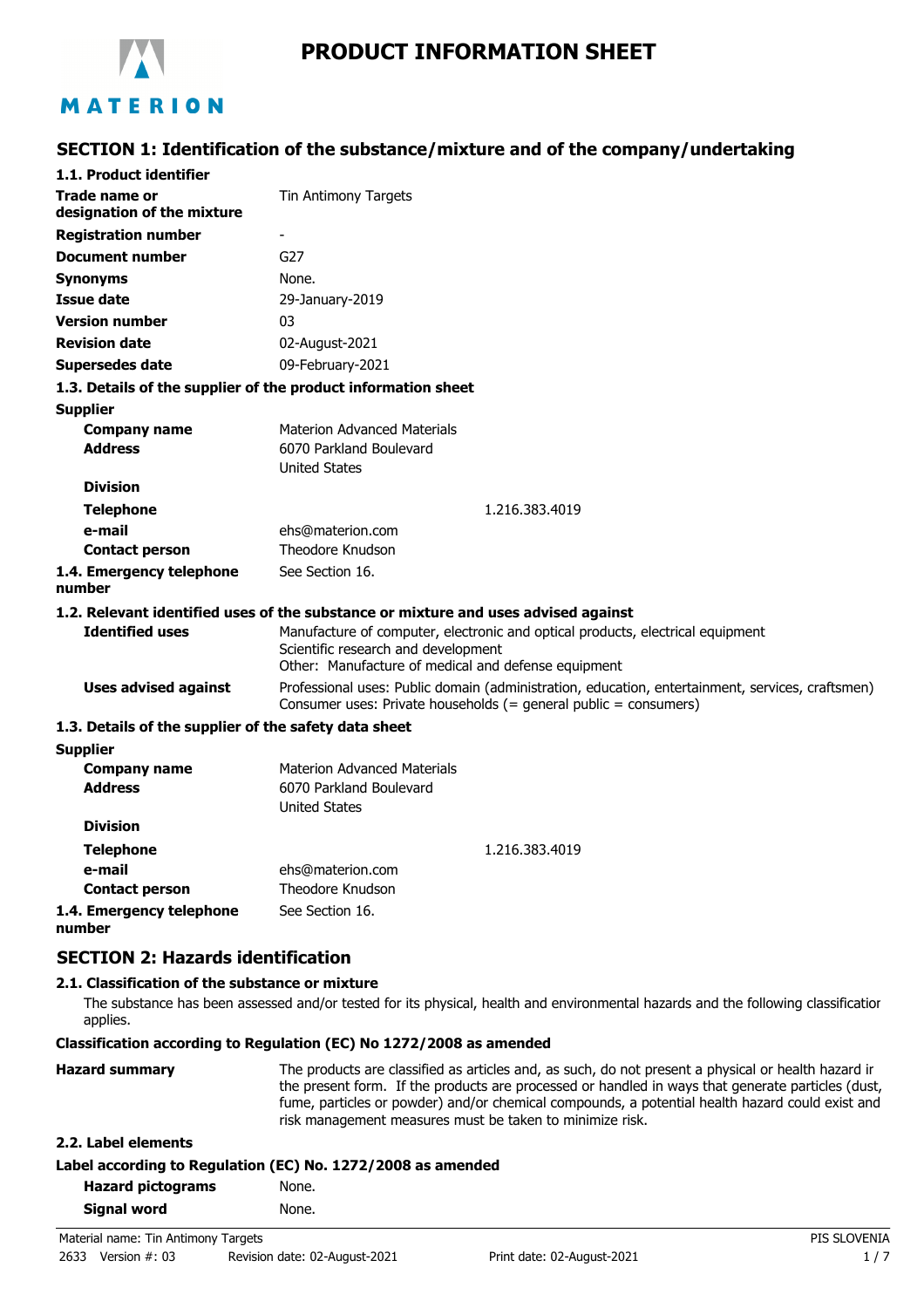| <b>Hazard statements</b>                        | The material as sold in solid form is generally not considered hazardous. However, if the process<br>involves grinding, melting, cutting or any other process that causes a release of dust or fumes,<br>hazardous levels of airborne particulate could be generated. |
|-------------------------------------------------|-----------------------------------------------------------------------------------------------------------------------------------------------------------------------------------------------------------------------------------------------------------------------|
| <b>Precautionary statements</b>                 |                                                                                                                                                                                                                                                                       |
| <b>Prevention</b>                               | Observe good industrial hygiene practices.                                                                                                                                                                                                                            |
| <b>Response</b>                                 | Wash hands after handling.                                                                                                                                                                                                                                            |
| <b>Storage</b>                                  | Store away from incompatible materials.                                                                                                                                                                                                                               |
| <b>Disposal</b>                                 |                                                                                                                                                                                                                                                                       |
| P501                                            | Dispose of contents/container in accordance with local/regional/national/international regulations.                                                                                                                                                                   |
| <b>Supplemental label</b><br><b>information</b> | For further information, please contact the Product Stewardship Department at $+1.216.383.4019$ .                                                                                                                                                                     |
| 2.3. Other hazards                              | Not a PBT or vPvB substance or mixture.                                                                                                                                                                                                                               |

## **SECTION 3: Composition/information on ingredients**

#### **3.2. Mixtures**

### **General information**

| <b>Chemical name</b> | $\frac{0}{0}$                                 | No.                    | CAS-No. / EC REACH Registration No. Index No. |              | <b>Notes</b> |
|----------------------|-----------------------------------------------|------------------------|-----------------------------------------------|--------------|--------------|
| Tin                  | $95 - 97$                                     | 7440-31-5<br>231-141-8 | $\overline{\phantom{0}}$                      | -            | #            |
|                      | <b>Classification: -</b>                      |                        |                                               |              |              |
| Antimony             | $3 - 5$                                       | 7440-36-0<br>231-146-5 | $\overline{\phantom{a}}$                      | 051-003-00-9 |              |
|                      | <b>Classification: Aquatic Chronic 2;H411</b> |                        |                                               |              |              |

### **SECTION 4: First aid measures**

| <b>General information</b>                                                               | If you feel unwell, seek medical advice (show the label where possible). Ensure that medical<br>personnel are aware of the material(s) involved, and take precautions to protect themselves. |  |  |
|------------------------------------------------------------------------------------------|----------------------------------------------------------------------------------------------------------------------------------------------------------------------------------------------|--|--|
| 4.1. Description of first aid measures                                                   |                                                                                                                                                                                              |  |  |
| <b>Inhalation</b>                                                                        | Remove victim to fresh air and keep at rest in a position comfortable for breathing. Call a poison<br>centre or doctor/physician if you feel unwell.                                         |  |  |
| <b>Skin contact</b>                                                                      | Wash off with soap and water. Get medical attention if irritation develops and persists.                                                                                                     |  |  |
| Eye contact                                                                              | Rinse with water. Get medical attention if irritation develops and persists.                                                                                                                 |  |  |
| <b>Ingestion</b>                                                                         | Rinse mouth. Get medical attention if symptoms occur.                                                                                                                                        |  |  |
| 4.2. Most important<br>symptoms and effects, both<br>acute and delayed                   | None known.                                                                                                                                                                                  |  |  |
| 4.3. Indication of any<br>immediate medical attention<br>and special treatment<br>needed | Treat symptomatically.                                                                                                                                                                       |  |  |

### **SECTION 5: Firefighting measures**

| <b>General fire hazards</b>                                                                | No unusual fire or explosion hazards noted. None known.                                                                                    |  |  |
|--------------------------------------------------------------------------------------------|--------------------------------------------------------------------------------------------------------------------------------------------|--|--|
| 5.1. Extinguishing media<br>Suitable extinguishing                                         | Extinguish with alcohol-resistant foam, carbon dioxide or dry powder.                                                                      |  |  |
| media                                                                                      |                                                                                                                                            |  |  |
| Unsuitable extinguishing<br>media                                                          | None known.                                                                                                                                |  |  |
| 5.2. Special hazards arising<br>from the substance or<br>mixture                           | This product is not flammable.                                                                                                             |  |  |
| 5.3. Advice for firefighters<br><b>Special protective</b><br>equipment for<br>firefighters | Use protective equipment appropriate for surrounding materials.                                                                            |  |  |
| <b>Special firefighting</b><br>procedures                                                  | Use standard firefighting procedures and consider the hazards of other involved materials. Use<br>water spray to cool unopened containers. |  |  |
| <b>Specific methods</b>                                                                    | Use standard firefighting procedures and consider the hazards of other involved materials.                                                 |  |  |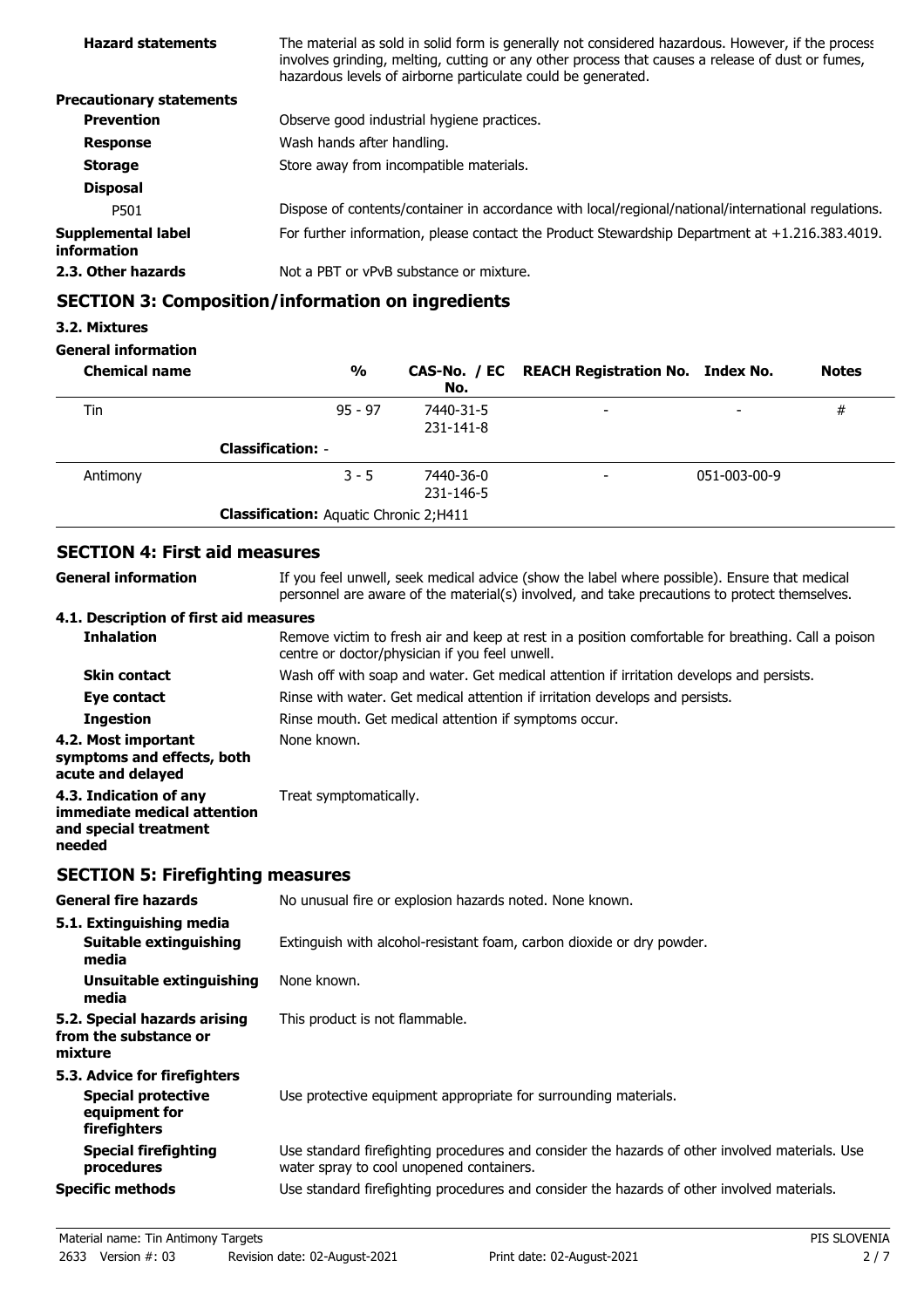### **SECTION 6: Accidental release measures**

#### **6.1. Personal precautions, protective equipment and emergency procedures**

| For non-emergency<br>personnel                               | Keep unnecessary personnel away. Ensure suitable personal protection (including respiratory<br>protection) during removal of spillages in a confined area. For personal protection, see section 8 of<br>the PIS. |
|--------------------------------------------------------------|------------------------------------------------------------------------------------------------------------------------------------------------------------------------------------------------------------------|
| For emergency<br>responders                                  | Keep unnecessary personnel away. Wear appropriate protective equipment and clothing during<br>clean-up. Use personal protection recommended in Section 8 of the PIS.                                             |
| 6.2. Environmental<br>precautions                            | Collect spillage.                                                                                                                                                                                                |
| 6.3. Methods and material for<br>containment and cleaning up | Stop the flow of material, if this is without risk. Sweep up or vacuum up spillage and collect in<br>suitable container for disposal. For waste disposal, see section 13 of the PIS.                             |
| 6.4. Reference to other<br>sections                          | For personal protection, see section 8 of the PIS. For waste disposal, see section 13 of the PIS.                                                                                                                |

### **SECTION 7: Handling and storage**

| 7.1. Precautions for safe<br>handling                                          | Provide adequate ventilation. Wear appropriate personal protective equipment. Observe good<br>industrial hygiene practices.        |
|--------------------------------------------------------------------------------|------------------------------------------------------------------------------------------------------------------------------------|
| 7.2. Conditions for safe<br>storage, including any<br><i>incompatibilities</i> | Store in a cool, dry place with adequate ventilation. Keep away from incompatible materials, open<br>flames and high temperatures. |
| 7.3. Specific end use(s)                                                       | Not available.                                                                                                                     |

#### **SECTION 8: Exposure controls/personal protection**

#### **8.1. Control parameters**

### **Occupational exposure limits**

| EU. Indicative Exposure Limit Values in Directives 91/322/EEC, 2000/39/EC, 2006/15/EC, 2009/161/EU,<br>2017/164/EU |      |              |
|--------------------------------------------------------------------------------------------------------------------|------|--------------|
| <b>Components</b>                                                                                                  | Tvpe | <b>Value</b> |
| Tin (CAS 7440-31-5)                                                                                                | TWA  | 2 $mq/m3$    |

| $1111 (C) - C110 - C121$                             |                                                                                                                                                                                                                                                                                                                                                                    | $2 \frac{11}{9}$ |
|------------------------------------------------------|--------------------------------------------------------------------------------------------------------------------------------------------------------------------------------------------------------------------------------------------------------------------------------------------------------------------------------------------------------------------|------------------|
| <b>Biological limit values</b>                       | No biological exposure limits noted for the ingredient(s).                                                                                                                                                                                                                                                                                                         |                  |
| <b>Recommended monitoring</b><br>procedures          | Follow standard monitoring procedures.                                                                                                                                                                                                                                                                                                                             |                  |
| <b>Derived no effect levels</b><br>(DNELs)           | Not available.                                                                                                                                                                                                                                                                                                                                                     |                  |
| <b>Predicted no effect</b><br>concentrations (PNECs) | Not available.                                                                                                                                                                                                                                                                                                                                                     |                  |
| 8.2. Exposure controls                               |                                                                                                                                                                                                                                                                                                                                                                    |                  |
| <b>Appropriate engineering</b><br>controls           | Good general ventilation should be used. Ventilation rates should be matched to conditions. If<br>applicable, use process enclosures, local exhaust ventilation, or other engineering controls to<br>maintain airborne levels below recommended exposure limits. If exposure limits have not been<br>established, maintain airborne levels to an acceptable level. |                  |
|                                                      | Individual protection measures, such as personal protective equipment                                                                                                                                                                                                                                                                                              |                  |
| <b>General information</b>                           | Personal protection equipment should be chosen according to the CEN standards and in discussion<br>with the supplier of the personal protective equipment.                                                                                                                                                                                                         |                  |
| Eye/face protection                                  | If contact is likely, safety glasses with side shields are recommended.                                                                                                                                                                                                                                                                                            |                  |
| <b>Skin protection</b>                               |                                                                                                                                                                                                                                                                                                                                                                    |                  |
| - Hand protection                                    | Wear gloves to prevent metal cuts and skin abrasions during handling.                                                                                                                                                                                                                                                                                              |                  |
| - Other                                              | Wear suitable protective clothing.                                                                                                                                                                                                                                                                                                                                 |                  |
| <b>Respiratory protection</b>                        | In case of insufficient ventilation, wear suitable respiratory equipment.                                                                                                                                                                                                                                                                                          |                  |
| <b>Thermal hazards</b>                               | Wear appropriate thermal protective clothing, when necessary.                                                                                                                                                                                                                                                                                                      |                  |
| <b>Hygiene measures</b>                              | Always observe good personal hygiene measures, such as washing after handling the material and<br>before eating, drinking, and/or smoking. Routinely wash work clothing and protective equipment to<br>remove contaminants.                                                                                                                                        |                  |
| <b>Environmental exposure</b><br>controls            | Good general ventilation should be used. Ventilation rates should be matched to conditions. If<br>applicable, use process enclosures, local exhaust ventilation, or other engineering controls to<br>maintain airborne levels below recommended exposure limits. If exposure limits have not been<br>established, maintain airborne levels to an acceptable level. |                  |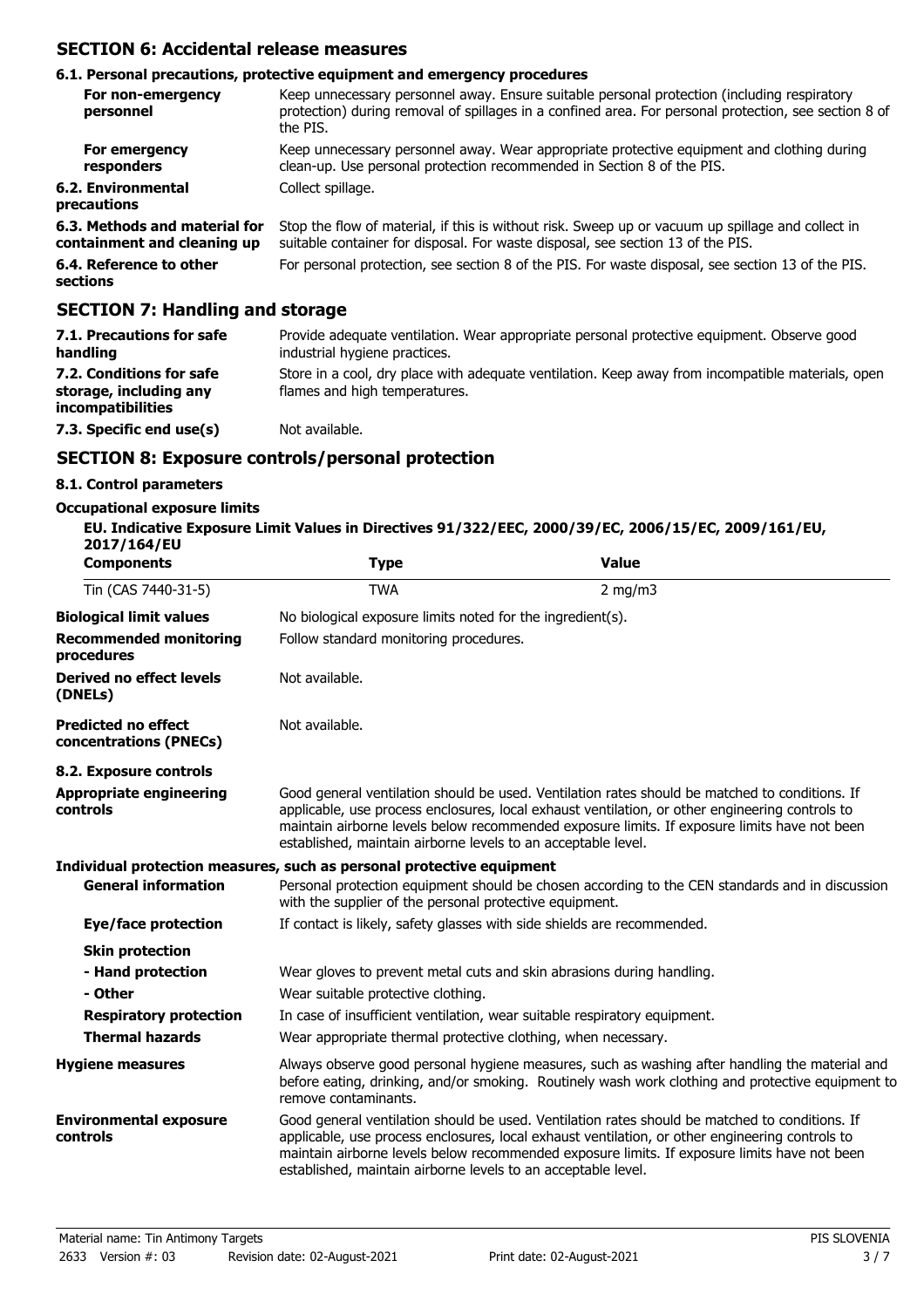### **SECTION 9: Physical and chemical properties**

### **9.1. Information on basic physical and chemical properties**

| <b>Appearance</b>                                  |                                                                                                                         |
|----------------------------------------------------|-------------------------------------------------------------------------------------------------------------------------|
| <b>Physical state</b>                              | Solid.                                                                                                                  |
| <b>Form</b>                                        | Solid.                                                                                                                  |
| Colour                                             | Gray-silver                                                                                                             |
| Odour                                              | None.                                                                                                                   |
| <b>Odour threshold</b>                             | Not applicable.                                                                                                         |
| рH                                                 | Not applicable.                                                                                                         |
| <b>Melting point/freezing point</b>                | 231,9 °C (449,42 °F) estimated / Not applicable.                                                                        |
| Initial boiling point and<br>boiling range         | Not applicable.                                                                                                         |
| <b>Flash point</b>                                 | Not applicable.                                                                                                         |
| <b>Evaporation rate</b>                            | Not applicable.                                                                                                         |
| <b>Flammability (solid, gas)</b>                   | None known.                                                                                                             |
| Upper/lower flammability or explosive limits       |                                                                                                                         |
| <b>Explosive limit - lower (</b><br>%)             | Not applicable.                                                                                                         |
| <b>Explosive limit - lower (</b><br>%) temperature | Not applicable.                                                                                                         |
| <b>Explosive limit - upper</b><br>(%)              | Not applicable.                                                                                                         |
| <b>Explosive limit - upper (</b><br>%) temperature | Not applicable.                                                                                                         |
| <b>Vapour pressure</b>                             | Not applicable.                                                                                                         |
| <b>Vapour density</b>                              | Not applicable.                                                                                                         |
| <b>Relative density</b>                            | Not applicable.                                                                                                         |
| Solubility(ies)                                    |                                                                                                                         |
| <b>Solubility (water)</b>                          | Insoluble.                                                                                                              |
| <b>Partition coefficient</b><br>(n-octanol/water)  | Not applicable.<br>Not applicable.                                                                                      |
| <b>Auto-ignition temperature</b>                   | Not applicable.                                                                                                         |
| <b>Decomposition temperature</b>                   | Not applicable.                                                                                                         |
| <b>Viscosity</b>                                   | Not applicable.                                                                                                         |
| <b>Explosive properties</b>                        | Not explosive.                                                                                                          |
| <b>Oxidising properties</b>                        | Not oxidising.                                                                                                          |
| 9.2. Other information<br><b>Density</b>           | 7,24 g/cm3 estimated                                                                                                    |
| <b>SECTION 10: Stability and reactivity</b>        |                                                                                                                         |
| 10.1. Reactivity                                   | The product is stable and non-reactive under normal conditions of use, storage and transport.                           |
| 10.2. Chemical stability                           | Material is stable under normal conditions.                                                                             |
| 10.3. Possibility of hazardous<br>reactions        | No dangerous reaction known under conditions of normal use.                                                             |
| 10.4. Conditions to avoid                          | Keep away from heat, hot surfaces, sparks, open flames and other ignition sources. Contact w<br>incompatible materials. |
| 10.5. Incompatible materials                       | Acids. Strong oxidising agents. Chlorine.                                                                               |
| 10.6. Hazardous<br>decomposition products          | No hazardous decomposition products are known.                                                                          |

### **SECTION 11: Toxicological information**

| <b>General information</b>               | Occupational exposure to the substance or mixture may cause adverse effects. |
|------------------------------------------|------------------------------------------------------------------------------|
| Information on likely routes of exposure |                                                                              |
| <b>Inhalation</b>                        | No adverse effects due to inhalation are expected.                           |
| <b>Skin contact</b>                      | No adverse effects due to skin contact are expected.                         |

ignition sources. Contact with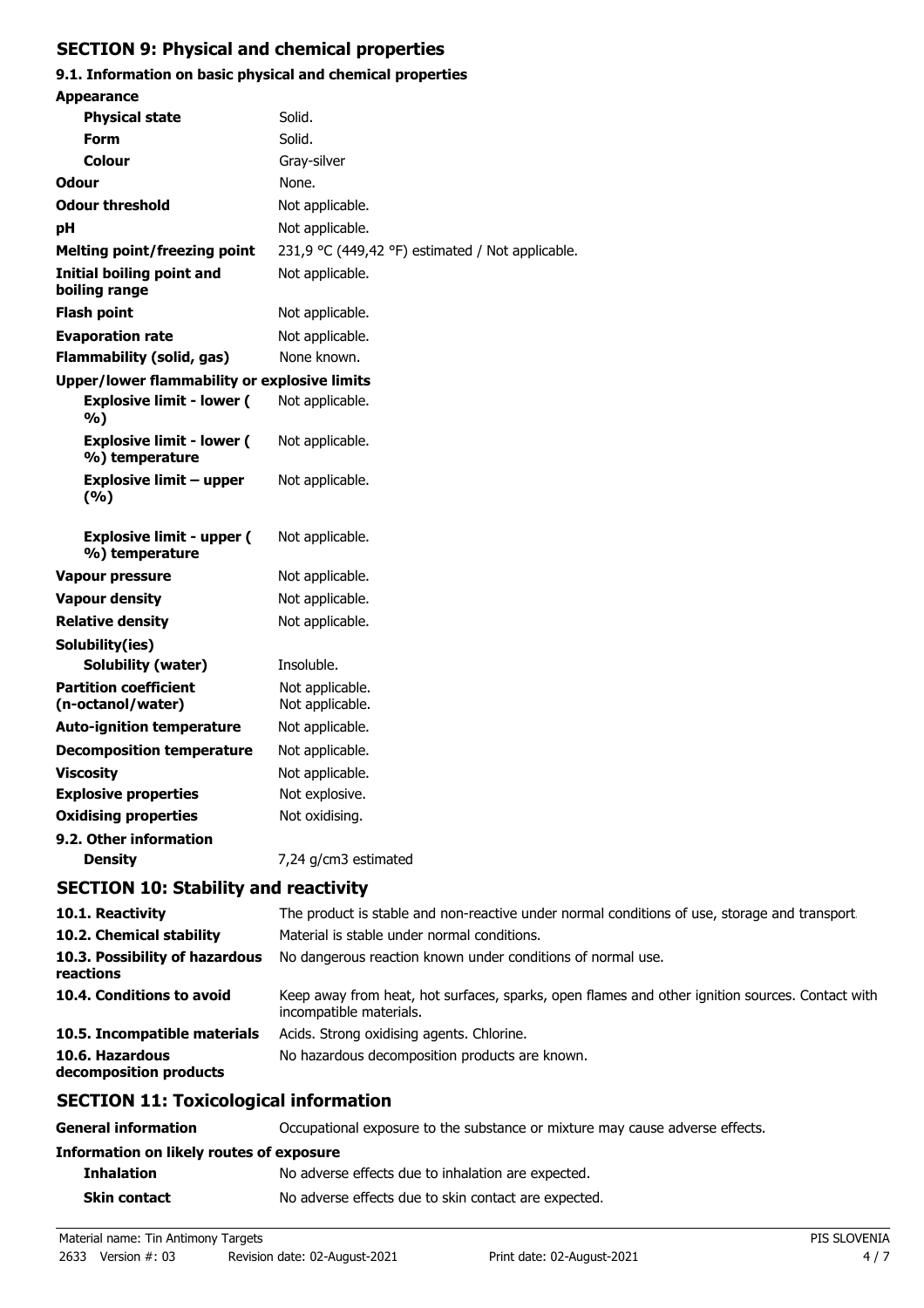| Eye contact                                | Not likely, due to the form of the product. |  |
|--------------------------------------------|---------------------------------------------|--|
| <b>Ingestion</b>                           | Expected to be a low ingestion hazard.      |  |
| <b>Symptoms</b>                            | May cause respiratory irritation.           |  |
| 11.1. Information on toxicological effects |                                             |  |
| <b>Acute toxicity</b>                      | None known.                                 |  |
| <b>Skin corrosion/irritation</b>           | Not likely, due to the form of the product. |  |

| <b>Skin corrosion/irritation</b>                      | Not likely, due to the form of the |
|-------------------------------------------------------|------------------------------------|
| Serious eye damage/eye<br>irritation                  | None known.                        |
| <b>Respiratory sensitisation</b>                      | Not a respiratory sensitizer.      |
| <b>Skin sensitisation</b>                             | Not a skin sensitiser.             |
| Germ cell mutagenicity                                | Not classified.                    |
| <b>Carcinogenicity</b>                                | Not classified.                    |
| <b>Reproductive toxicity</b>                          | Not classified.                    |
| Specific target organ toxicity<br>- single exposure   | Not classified.                    |
| Specific target organ toxicity<br>- repeated exposure | Not classified.                    |
| <b>Aspiration hazard</b>                              | Not an aspiration hazard.          |
| Mixture versus substance<br>information               | No information available.          |
| <b>Other information</b>                              | Not available.                     |

### **SECTION 12: Ecological information**

| 12.1. Toxicity                                            | Not relevant, due to the form of the product.                                                                                                                                              |
|-----------------------------------------------------------|--------------------------------------------------------------------------------------------------------------------------------------------------------------------------------------------|
| 12.2. Persistence and<br>degradability                    | No data is available on the degradability of this substance.                                                                                                                               |
| 12.3. Bioaccumulative<br>potential                        | No data available.                                                                                                                                                                         |
| <b>Partition coefficient</b><br>n-octanol/water (log Kow) | Not applicable.                                                                                                                                                                            |
| <b>Bioconcentration factor (BCF)</b>                      | Not available.                                                                                                                                                                             |
| 12.4. Mobility in soil                                    | No data available.                                                                                                                                                                         |
| 12.5. Results of PBT and<br><b>vPvB</b> assessment        | Not a PBT or vPvB substance or mixture.                                                                                                                                                    |
| 12.6. Other adverse effects                               | No other adverse environmental effects (e.g. ozone depletion, photochemical ozone creation<br>potential, endocrine disruption, global warming potential) are expected from this component. |

### **SECTION 13: Disposal considerations**

### **13.1. Waste treatment methods**

| <b>Residual waste</b>                  | Dispose of in accordance with local regulations. Empty containers or liners may retain some product<br>residues. This material and its container must be disposed of in a safe manner (see: Disposal<br>instructions). |
|----------------------------------------|------------------------------------------------------------------------------------------------------------------------------------------------------------------------------------------------------------------------|
| <b>Contaminated packaging</b>          | Since emptied containers may retain product residue, follow label warnings even after container is<br>emptied. Empty containers should be taken to an approved waste handling site for recycling or<br>disposal.       |
| EU waste code                          | The Waste code should be assigned in discussion between the user, the producer and the waste<br>disposal company.                                                                                                      |
| <b>Disposal</b><br>methods/information | Collect and reclaim or dispose in sealed containers at licensed waste disposal site. Dispose of<br>contents/container in accordance with local/regional/national/international regulations.                            |
| <b>Special precautions</b>             | Dispose in accordance with all applicable regulations.                                                                                                                                                                 |

### **SECTION 14: Transport information**

### **ADR**

14.1. - 14.6.: Not regulated as dangerous goods.

### **RID**

14.1. - 14.6.: Not regulated as dangerous goods.

**ADN**

14.1. - 14.6.: Not regulated as dangerous goods.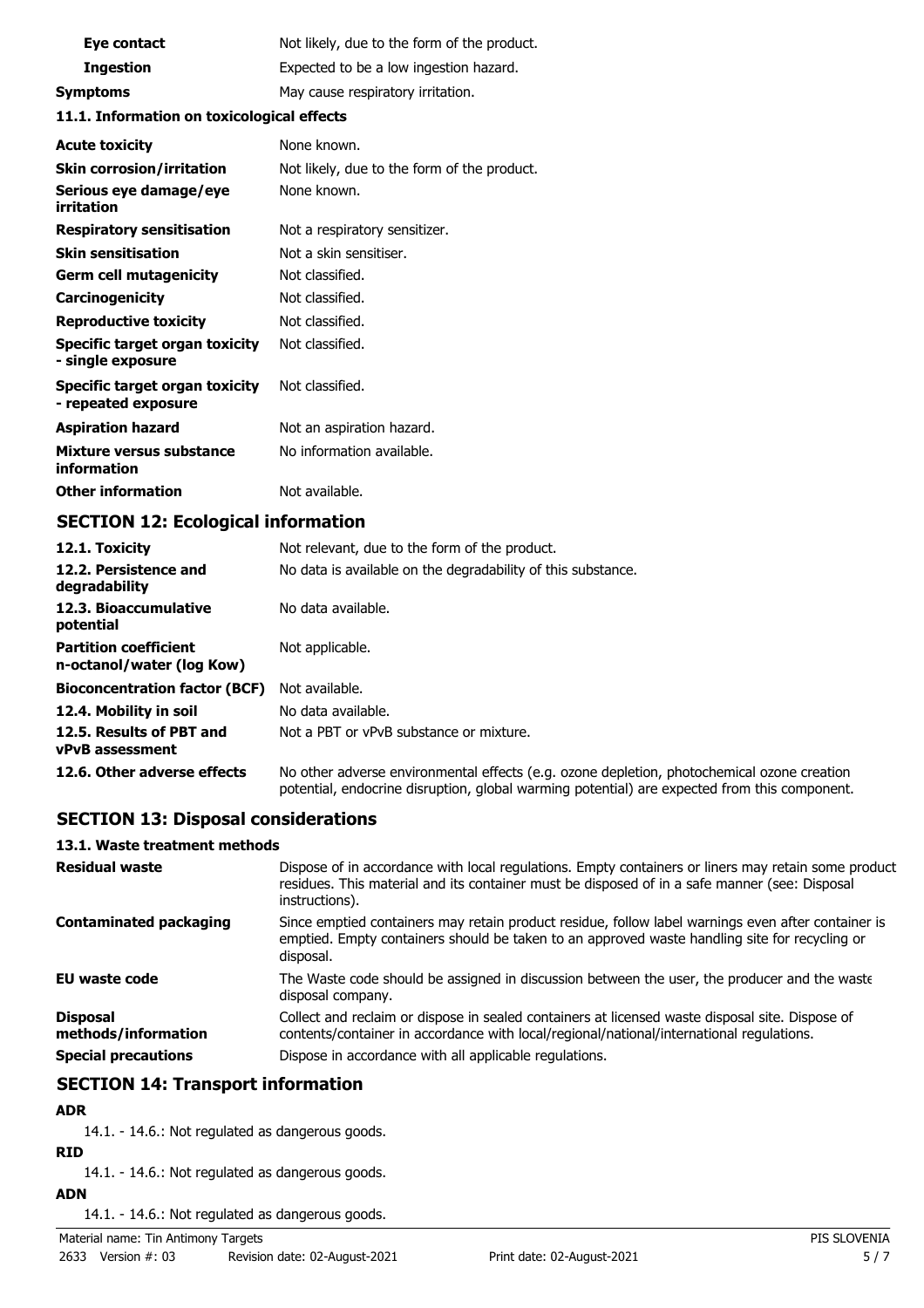14.1. - 14.6.: Not regulated as dangerous goods.

#### **IMDG**

14.1. - 14.6.: Not regulated as dangerous goods.

### **SECTION 15: Regulatory information**

**15.1. Safety, health and environmental regulations/legislation specific for the substance or mixture**

#### **EU regulations**

**Regulation (EC) No. 1005/2009 on substances that deplete the ozone layer, Annex I and II, as amended** Not listed.

**Regulation (EU) 2019/1021 On persistent organic pollutants (recast), as amended** Not listed.

**Regulation (EU) No. 649/2012 concerning the export and import of dangerous chemicals, Annex I, Part 1 as amended**

Not listed.

**Regulation (EU) No. 649/2012 concerning the export and import of dangerous chemicals, Annex I, Part 2 as amended**

#### Not listed.

**Regulation (EU) No. 649/2012 concerning the export and import of dangerous chemicals, Annex I, Part 3 as amended**

Not listed.

**Regulation (EU) No. 649/2012 concerning the export and import of dangerous chemicals, Annex V as amended** Not listed.

**Regulation (EC) No. 166/2006 Annex II Pollutant Release and Transfer Registry, as amended** Not listed.

**Regulation (EC) No. 1907/2006, REACH Article 59(10) Candidate List as currently published by ECHA** Not listed.

#### **Authorisations**

**Regulation (EC) No. 1907/2006, REACH Annex XIV Substances subject to authorization, as amended** Not listed.

#### **Restrictions on use**

**Regulation (EC) No. 1907/2006, REACH Annex XVII Substances subject to restriction on marketing and use as amended**

Not listed.

**Directive 2004/37/EC: on the protection of workers from the risks related to exposure to carcinogens and mutagens at work, as amended.**

Not listed.

#### **Other EU regulations**

#### **Directive 2012/18/EU on major accident hazards involving dangerous substances, as amended**

Not listed.

| <b>Other regulations</b>            | The product is classified and labelled in accordance with Regulation (EC) 1272/2008 (CLP<br>Regulation) as amended. |
|-------------------------------------|---------------------------------------------------------------------------------------------------------------------|
| <b>National regulations</b>         | Follow national regulation for work with chemical agents in accordance with Directive 98/24/EC, as<br>amended.      |
| 15.2. Chemical safety<br>assessment | No Chemical Safety Assessment has been carried out.                                                                 |

### **SECTION 16: Other information**

| <b>List of abbreviations</b>                                                              | Not available.                                                                                                                |
|-------------------------------------------------------------------------------------------|-------------------------------------------------------------------------------------------------------------------------------|
| <b>References</b>                                                                         | Not available.                                                                                                                |
| Information on evaluation<br>method leading to the<br>classification of mixture           | Not applicable.                                                                                                               |
| <b>Full text of any H-statements</b><br>not written out in full under<br>Sections 2 to 15 | H411 Toxic to aguatic life with long lasting effects.                                                                         |
| <b>Revision information</b>                                                               | Product and Company Identification: Product and Company Identification<br>Physical & Chemical Properties: Multiple Properties |